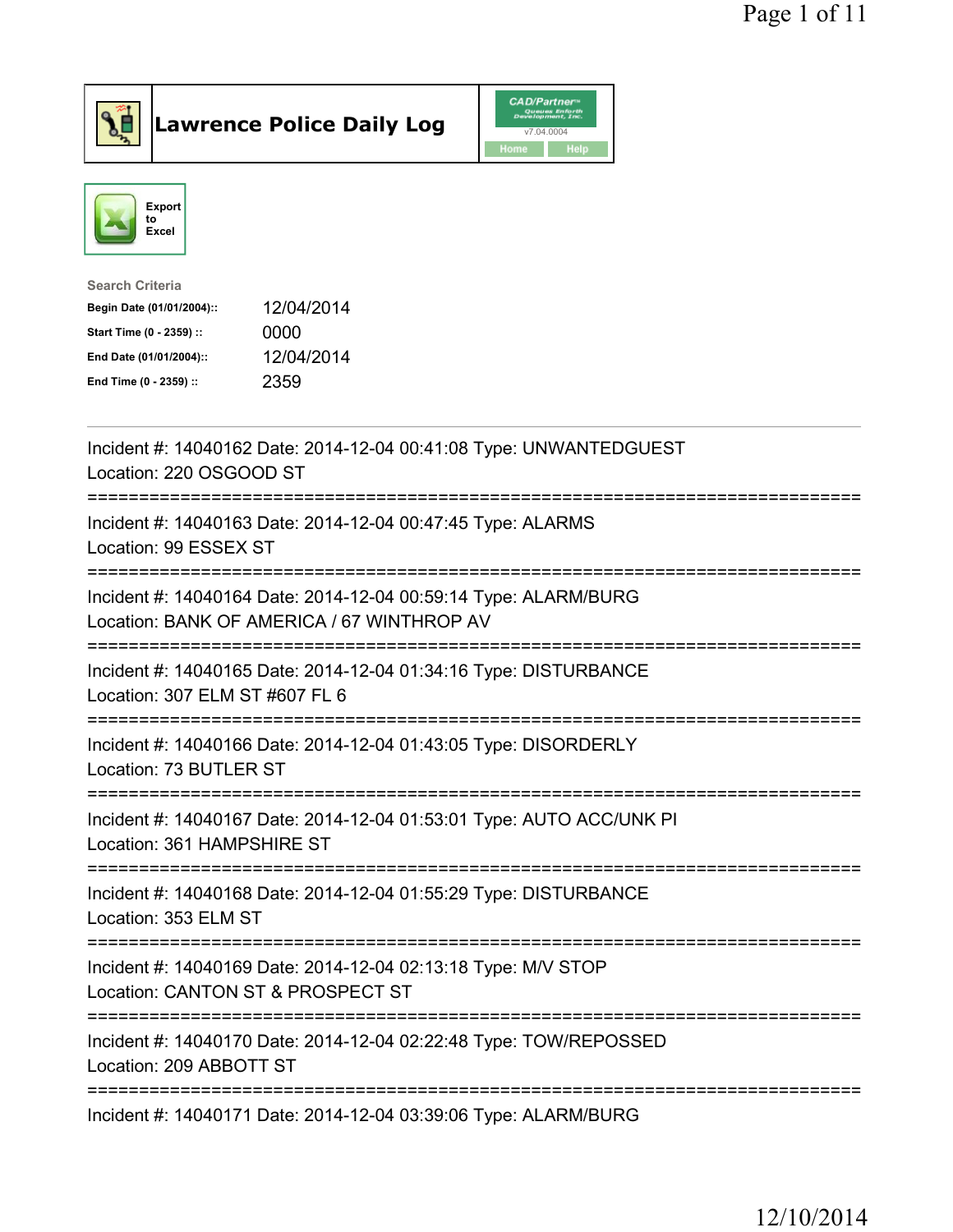Location: LA LINEA EXPRESS MULTI SERVICES 978 / 91 S BROADWAY & 9140073 =========================================================================== Incident #: 14040172 Date: 2014-12-04 04:03:54 Type: SPECIAL CHECK Location: 220 OSGOOD ST =========================================================================== Incident #: 14040173 Date: 2014-12-04 04:15:45 Type: B&E/PAST Location: 36 MELROSE ST =========================================================================== Incident #: 14040174 Date: 2014-12-04 05:30:11 Type: DISTURBANCE Location: 220 OSGOOD ST =========================================================================== Incident #: 14040175 Date: 2014-12-04 05:33:44 Type: ALARMS Location: 150 ARLINGTON ST =========================================================================== Incident #: 14040176 Date: 2014-12-04 06:50:38 Type: WARRANT SERVE Location: 90 LOWELL ST =========================================================================== Incident #: 14040177 Date: 2014-12-04 06:56:28 Type: M/V STOP Location: BROADWAY & CANAL ST =========================================================================== Incident #: 14040178 Date: 2014-12-04 07:03:35 Type: PARK & WALK Location: BROADWAY =========================================================================== Incident #: 14040179 Date: 2014-12-04 07:06:26 Type: UNWANTEDGUEST Location: 220 OSGOOD ST =========================================================================== Incident #: 14040180 Date: 2014-12-04 07:11:54 Type: ALARM/BURG Location: RESD; ALMONTE 9782087745 / 133 OLIVE AV =========================================================================== Incident #: 14040181 Date: 2014-12-04 07:26:46 Type: AUTO ACC/NO PI Location: HAVERHILL ST & NEWBURY ST =========================================================================== Incident #: 14040182 Date: 2014-12-04 07:39:17 Type: B&E/MV/PAST Location: 83 BRADFORD ST =========================================================================== Incident #: 14040183 Date: 2014-12-04 07:57:52 Type: BANK ESCORT Location: BANK OF AMERICA / 67 WINTHROP AV =========================================================================== Incident #: 14040184 Date: 2014-12-04 08:01:35 Type: 209A/VIOLATION Location: 411 RIVERSIDE DR =========================================================================== Incident #: 14040185 Date: 2014-12-04 08:44:32 Type: ALARM/HOLD Location: RESD; ROCIO DOMINGUEZ9789050090 / 396 MARKET ST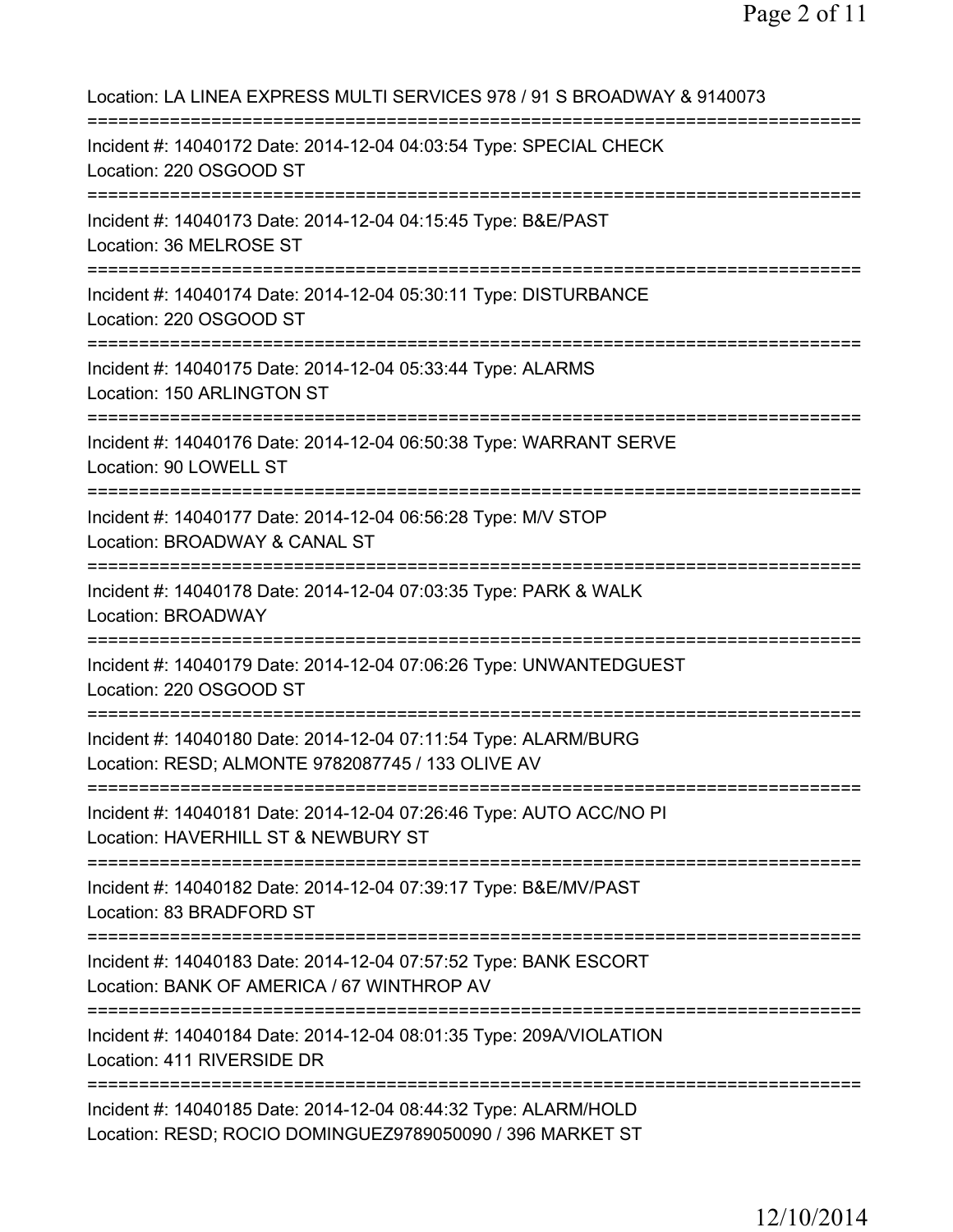| Incident #: 14040186 Date: 2014-12-04 09:02:29 Type: TOW OF M/V<br>Location: MA REG 663WV9 / 512 HAMPSHIRE ST                |
|------------------------------------------------------------------------------------------------------------------------------|
| Incident #: 14040187 Date: 2014-12-04 09:19:12 Type: DISTURBANCE<br>Location: BANK OF AMERICA / 67 WINTHROP AV               |
| Incident #: 14040188 Date: 2014-12-04 09:19:13 Type: ALARM/BURG<br>Location: 39 PEARL ST #2                                  |
| Incident #: 14040189 Date: 2014-12-04 09:27:34 Type: B&E/PROG<br>Location: 157 BOWDOIN ST                                    |
| Incident #: 14040190 Date: 2014-12-04 09:28:54 Type: DRUG OVERDOSE<br>Location: 38 DORCHESTER ST                             |
| Incident #: 14040191 Date: 2014-12-04 09:44:01 Type: ANIMAL COMPL<br>Location: 192 UNION ST<br>============================= |
| Incident #: 14040193 Date: 2014-12-04 09:48:41 Type: CK WELL BEING<br>Location: 95 WILLIAM ST                                |
| Incident #: 14040192 Date: 2014-12-04 09:49:06 Type: AUTO ACC/NO PI<br>Location: BROADWAY & HAVERHILL ST                     |
| Incident #: 14040194 Date: 2014-12-04 09:56:12 Type: WARRANT SERVE<br>Location: 233 JACKSON ST                               |
| Incident #: 14040195 Date: 2014-12-04 09:59:45 Type: WARRANT SERVE<br>Location: 66 HAMPSHIRE ST FL 3                         |
| Incident #: 14040196 Date: 2014-12-04 10:06:09 Type: B&E/PAST<br>Location: ENVIROMENTAL COMPLIANCE / 300 CANAL ST            |
| Incident #: 14040197 Date: 2014-12-04 10:23:18 Type: MEDIC SUPPORT<br>Location: 2 APPLETON ST                                |
| Incident #: 14040198 Date: 2014-12-04 10:25:10 Type: MAL DAMAGE<br>Location: 7 E HAVERHILL ST                                |
| Incident #: 14040199 Date: 2014-12-04 10:28:37 Type: MV/BLOCKING<br>Location: GREENFIELD ST & LORING ST                      |
|                                                                                                                              |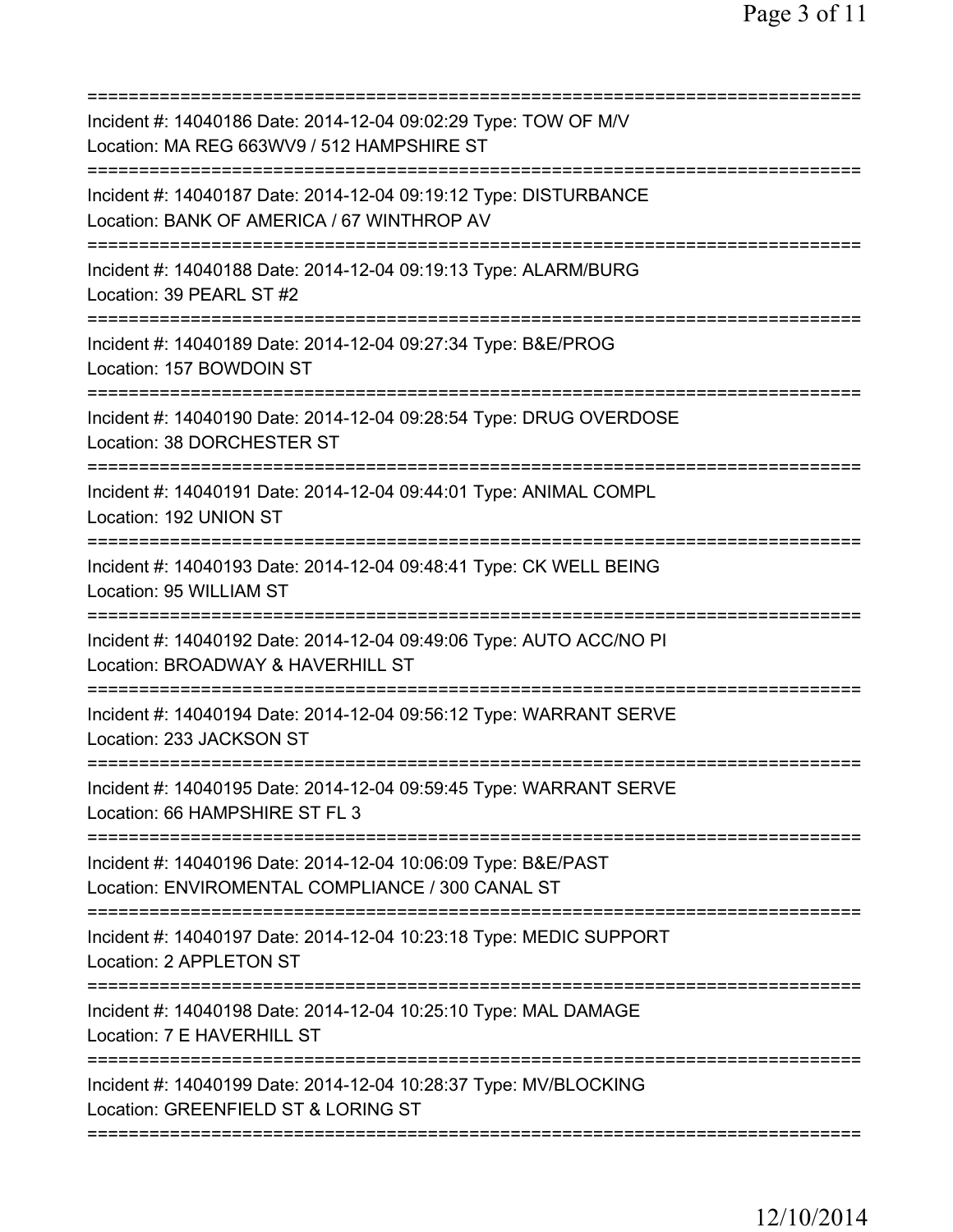| Incident #: 14040200 Date: 2014-12-04 10:40:34 Type: M/V STOP<br>Location: AMES ST & LOWELL ST      |
|-----------------------------------------------------------------------------------------------------|
| Incident #: 14040201 Date: 2014-12-04 10:44:45 Type: GENERAL SERV<br>Location: 10 MONTGOMERY ST     |
| Incident #: 14040202 Date: 2014-12-04 10:57:18 Type: MEDIC SUPPORT<br>Location: 2 MUSEUM SQ #102    |
| Incident #: 14040203 Date: 2014-12-04 11:10:09 Type: GENERAL SERV<br>Location: 53 BRADFORD ST       |
| Incident #: 14040204 Date: 2014-12-04 11:10:23 Type: MAN DOWN<br>Location: 1 TREMONT ST             |
| Incident #: 14040205 Date: 2014-12-04 11:14:30 Type: SUS PERS/MV<br>Location: 11 DIAMOND ST         |
| Incident #: 14040206 Date: 2014-12-04 11:20:47 Type: RECOV/STOL/MV<br>Location: 111 EXCHANGE ST     |
| Incident #: 14040207 Date: 2014-12-04 11:22:36 Type: MAL DAMAGE<br>Location: MARGIN ST & MELVIN ST  |
| Incident #: 14040208 Date: 2014-12-04 11:26:42 Type: GENERAL SERV<br>Location: 459 HAVERHILL ST     |
| Incident #: 14040209 Date: 2014-12-04 11:28:04 Type: GENERAL SERV<br>Location: 383 HAVERHILL ST     |
| Incident #: 14040210 Date: 2014-12-04 11:31:22 Type: KEEP PEACE<br>Location: 303 PROSPECT ST        |
| Incident #: 14040211 Date: 2014-12-04 11:35:49 Type: GENERAL SERV<br>Location: 628 HAVERHILL ST     |
| Incident #: 14040212 Date: 2014-12-04 11:41:03 Type: GENERAL SERV<br>Location: 50 AMES ST           |
| Incident #: 14040213 Date: 2014-12-04 11:45:18 Type: CK WELL BEING<br>Location: 112 MARSTON ST #309 |
| Incident #: 14040214 Date: 2014-12-04 11:53:06 Type: B&E/MV/PAST                                    |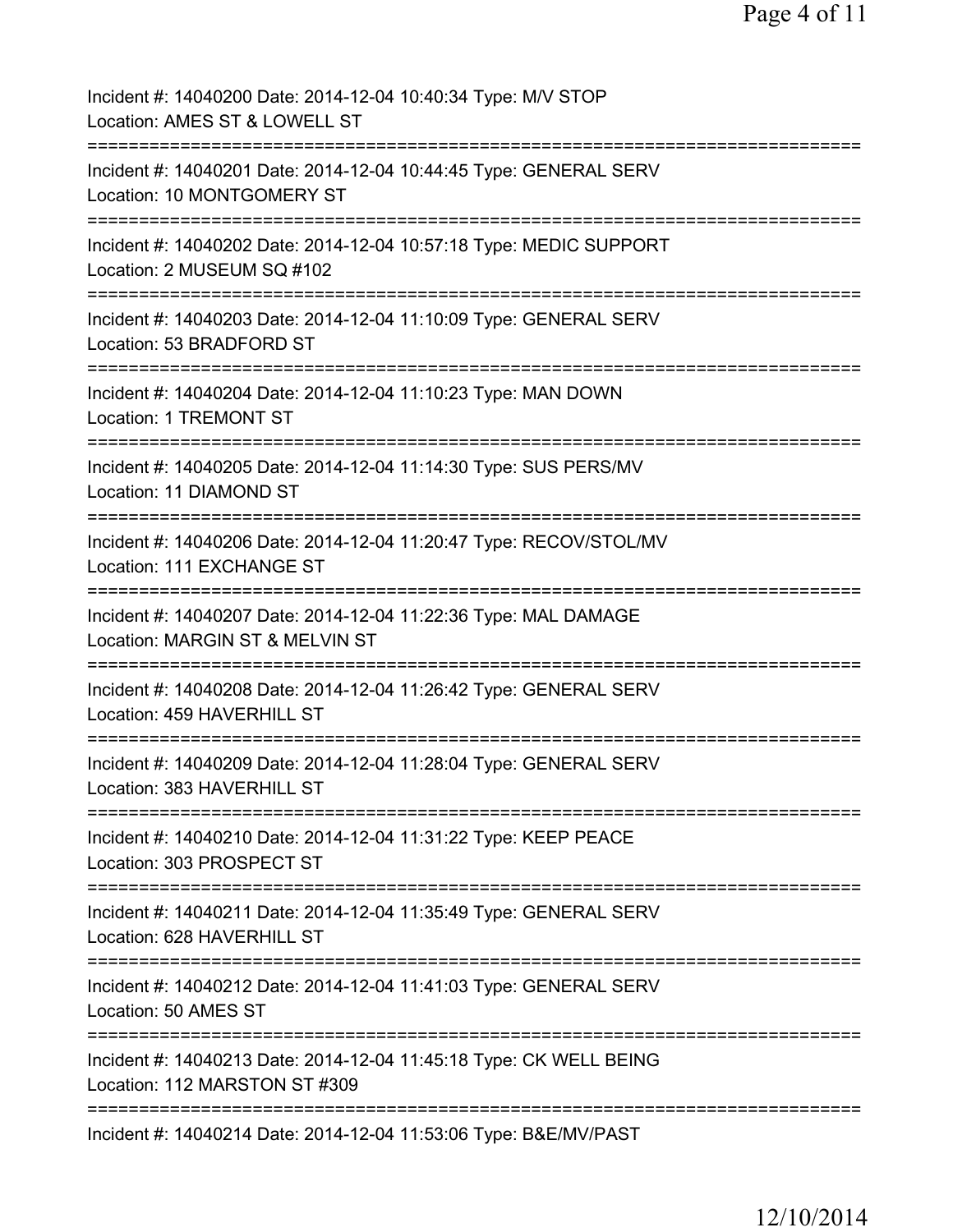Location: LAWRENCE ST & PARK ST =========================================================================== Incident #: 14040215 Date: 2014-12-04 11:58:26 Type: GENERAL SERV Location: 384 HAVERHILL ST =========================================================================== Incident #: 14040216 Date: 2014-12-04 12:10:32 Type: GENERAL SERV Location: 395 LOWELL ST =========================================================================== Incident #: 14040218 Date: 2014-12-04 12:19:28 Type: M/V STOP Location: NEWBURY ST =========================================================================== Incident #: 14040217 Date: 2014-12-04 12:19:54 Type: M/V STOP Location: 28 CAMBRIDGE ST =========================================================================== Incident #: 14040219 Date: 2014-12-04 12:21:03 Type: UNWANTEDGUEST Location: 329 HIGH ST =========================================================================== Incident #: 14040220 Date: 2014-12-04 12:26:04 Type: WARRANT SERVE Location: 4 KENT ST =========================================================================== Incident #: 14040221 Date: 2014-12-04 12:26:10 Type: M/V STOP Location: MARSTON ST =========================================================================== Incident #: 14040222 Date: 2014-12-04 12:40:42 Type: INVESTIGATION Location: 320 MERRIMACK ST =========================================================================== Incident #: 14040224 Date: 2014-12-04 12:46:48 Type: NOTIFICATION Location: 23 WASHINGTON ST =========================================================================== Incident #: 14040223 Date: 2014-12-04 12:55:26 Type: KEEP PEACE Location: 10 GROVE ST =========================================================================== Incident #: 14040225 Date: 2014-12-04 13:06:01 Type: AMBULANCE ASSSI Location: 329 HIGH ST =========================================================================== Incident #: 14040226 Date: 2014-12-04 13:10:15 Type: GUN CALL Location: MARKET ST & OSGOOD ST =========================================================================== Incident #: 14040227 Date: 2014-12-04 13:13:23 Type: DISTURBANCE Location: 60 NEWBURY ST =========================================================================== Incident #: 14040228 Date: 2014-12-04 13:42:30 Type: AUTO ACC/NO PI Location: CANAL ST & UNION ST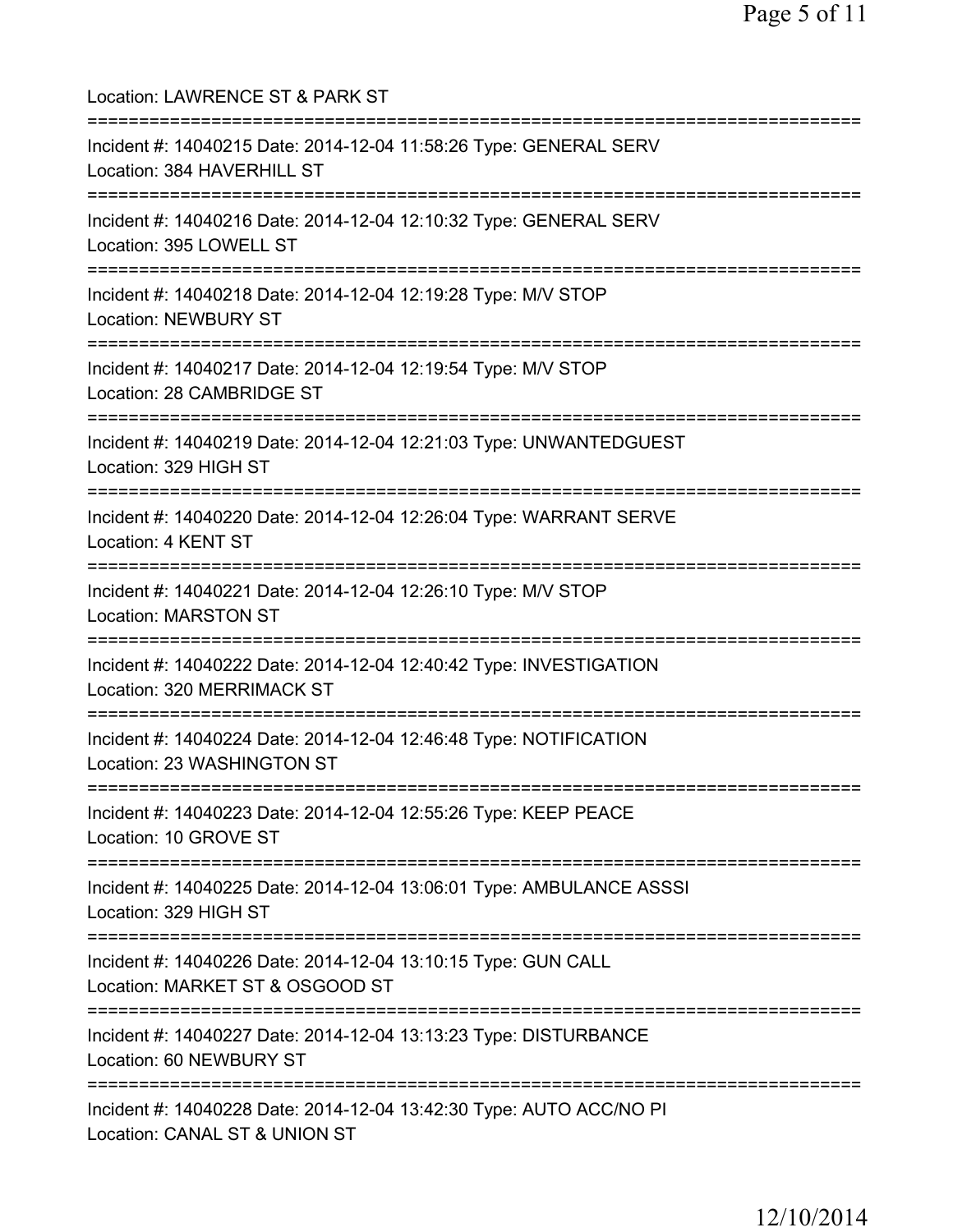| =========================                                                                                 |
|-----------------------------------------------------------------------------------------------------------|
| Incident #: 14040229 Date: 2014-12-04 13:55:35 Type: DISTURBANCE<br>Location: 50 BROADWAY                 |
| Incident #: 14040230 Date: 2014-12-04 14:11:11 Type: TOW OF M/V<br><b>Location: MELROSE ST</b>            |
| Incident #: 14040231 Date: 2014-12-04 14:16:20 Type: DRUG OVERDOSE<br>Location: ERVING AV & SARATOGA ST   |
| Incident #: 14040232 Date: 2014-12-04 14:25:58 Type: 209A/SERVE<br>Location: 201 BAILEY ST                |
| Incident #: 14040233 Date: 2014-12-04 14:26:25 Type: ALARM/BURG<br>Location: BRUNO RESD / 25 BROMFIELD ST |
| Incident #: 14040234 Date: 2014-12-04 14:33:59 Type: ASSIST FIRE<br>Location: 147 BENNINGTON ST           |
| =========<br>Incident #: 14040235 Date: 2014-12-04 14:37:09 Type: B&E/PAST<br>Location: 571 ANDOVER ST    |
| Incident #: 14040236 Date: 2014-12-04 14:38:45 Type: ALARM/BURG<br>Location: GALLO RESD / 79 SAUNDERS ST  |
| Incident #: 14040237 Date: 2014-12-04 14:50:34 Type: THREATS<br>Location: 250 FARNHAM ST                  |
| Incident #: 14040238 Date: 2014-12-04 14:51:44 Type: M/V STOP<br>Location: COMMON ST & JACKSON ST         |
| Incident #: 14040239 Date: 2014-12-04 14:58:28 Type: M/V STOP<br><b>Location: MANCHESTER ST</b>           |
| Incident #: 14040240 Date: 2014-12-04 15:21:56 Type: WARRANT SERVE<br>Location: DAISY ST & HOLLY ST       |
| Incident #: 14040241 Date: 2014-12-04 15:36:49 Type: GENERAL SERV<br>Location: 156 HIGH ST                |
| Incident #: 14040243 Date: 2014-12-04 15:43:17 Type: THREATS<br>Location: 380 MERRIMACK ST                |
|                                                                                                           |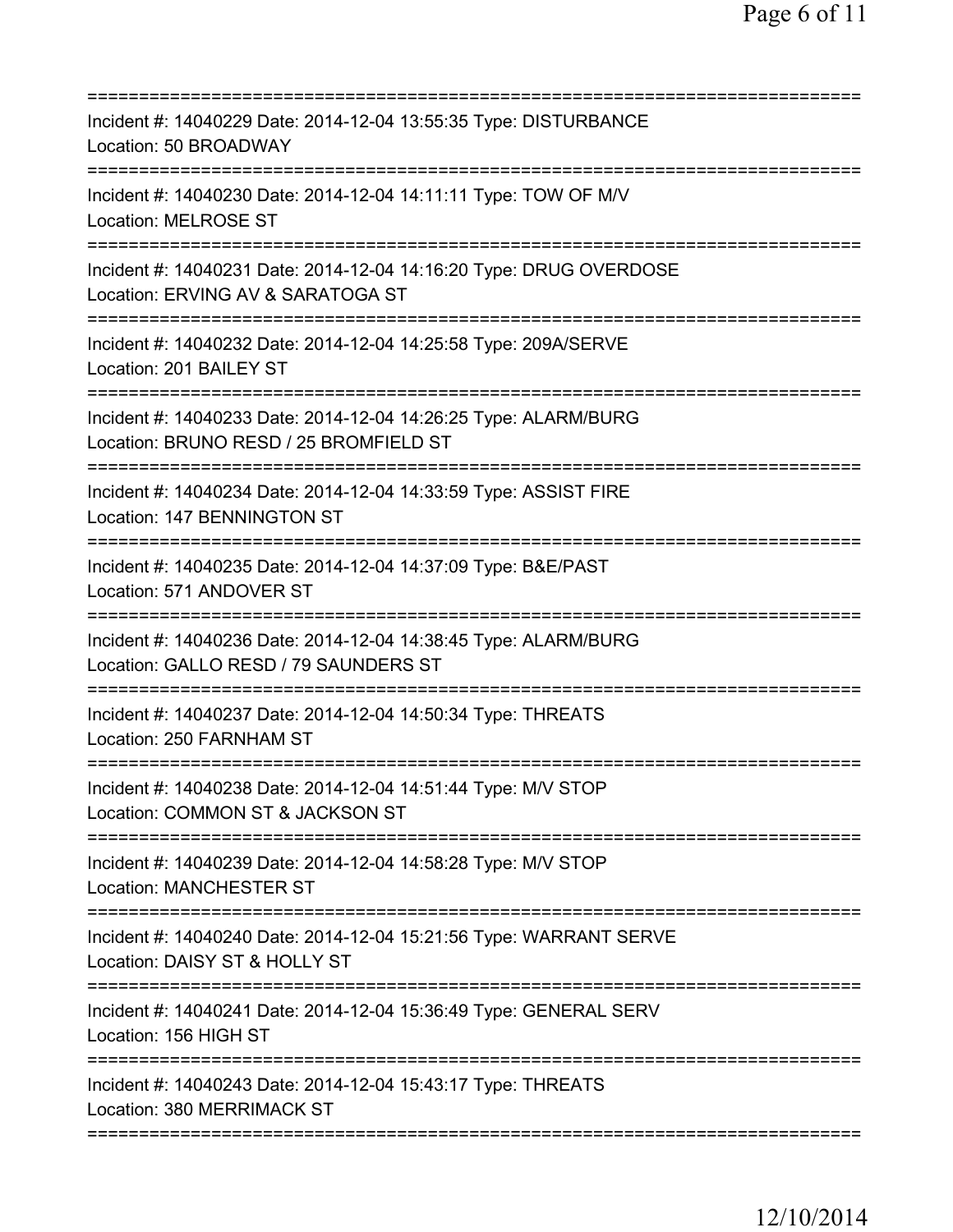| Incident #: 14040242 Date: 2014-12-04 15:43:23 Type: DISTURBANCE<br>Location: 1 TREMONT ST                                                           |
|------------------------------------------------------------------------------------------------------------------------------------------------------|
| Incident #: 14040244 Date: 2014-12-04 16:17:48 Type: AUTO ACC/NO PI<br>Location: CORNISH ST & SWAN ST                                                |
| Incident #: 14040245 Date: 2014-12-04 16:20:30 Type: ASSIST FIRE<br>Location: LAWRENCE ST & MAPLE ST                                                 |
| Incident #: 14040246 Date: 2014-12-04 16:43:19 Type: E911 HANGUP<br>Location: LIMITED BATIAN GROUP / 15 UNION ST #403                                |
| Incident #: 14040247 Date: 2014-12-04 17:04:39 Type: DRUG VIO<br>Location: BROADWAY & CONCORD ST                                                     |
| Incident #: 14040248 Date: 2014-12-04 17:21:38 Type: M/V STOP<br>Location: HAMPSHIRE ST & LOWELL ST<br>========================<br>================= |
| Incident #: 14040249 Date: 2014-12-04 17:21:40 Type: KEEP PEACE<br>Location: 172 LAWRENCE ST<br>====================================                 |
| Incident #: 14040250 Date: 2014-12-04 17:25:09 Type: STOL/MV/PAS<br>Location: 9 ELM ST                                                               |
| Incident #: 14040251 Date: 2014-12-04 17:28:47 Type: AUTO ACC/NO PI<br>Location: 13 WEBSTER CT                                                       |
| Incident #: 14040252 Date: 2014-12-04 17:29:47 Type: M/V STOP<br>Location: BROADWAY & CONCORD SR                                                     |
| Incident #: 14040253 Date: 2014-12-04 17:32:52 Type: EXTRA SURVEIL<br>Location: GREENFIELD ST & LORING ST                                            |
| Incident #: 14040254 Date: 2014-12-04 17:46:15 Type: M/V STOP<br>Location: FOREST ST & HAVERHILL ST                                                  |
| Incident #: 14040255 Date: 2014-12-04 17:47:00 Type: M/V STOP<br>Location: GARDEN ST & JACKSON ST                                                    |
| Incident #: 14040256 Date: 2014-12-04 17:51:31 Type: INVEST CONT<br>Location: COMMUNITY AV & HAVERHILL ST                                            |
| Incident #: 14040257 Date: 2014-12-04 17:53:04 Type: M/V STOP                                                                                        |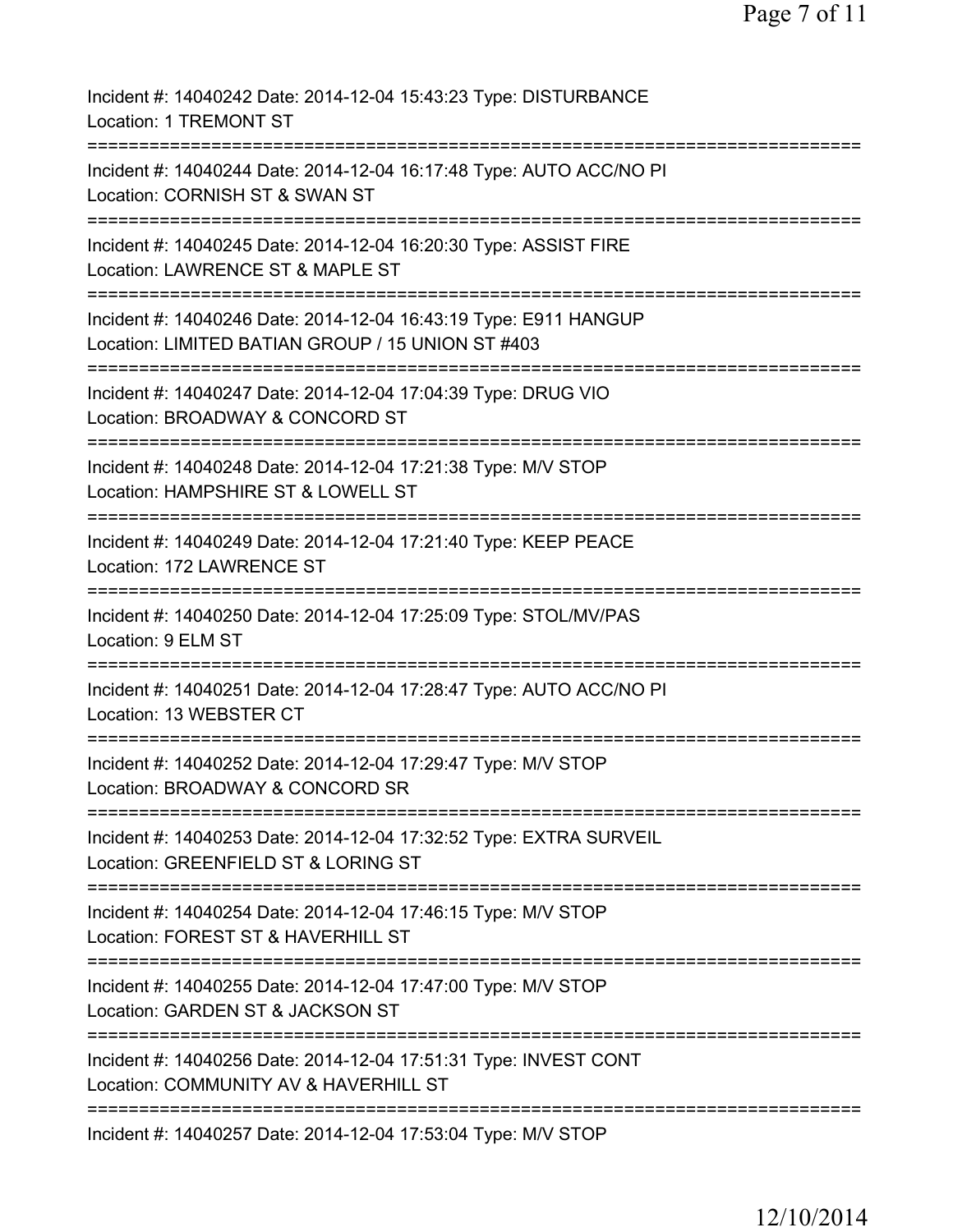Location: 61 WINTHROP AV =========================================================================== Incident #: 14040258 Date: 2014-12-04 18:22:05 Type: SUS PERS/MV Location: HAVERHILL ST & WARWICK ST =========================================================================== Incident #: 14040259 Date: 2014-12-04 18:22:45 Type: ALARM/BURG Location: CALIFORNIA NIGHT CLUB / 505 BROADWAY ST. =========================================================================== Incident #: 14040260 Date: 2014-12-04 18:25:41 Type: ALARM OF FIRE Location: 161 SOUTH ST =========================================================================== Incident #: 14040261 Date: 2014-12-04 18:26:37 Type: ALARM OF FIRE Location: 167 SOUTH UNION ST =========================================================================== Incident #: 14040262 Date: 2014-12-04 18:28:52 Type: 911 HANG UP Location: 133 OSGOOD ST =========================================================================== Incident #: 14040263 Date: 2014-12-04 18:30:04 Type: M/V STOP Location: LESLIE ST & WOODLAND ST =========================================================================== Incident #: 14040265 Date: 2014-12-04 18:33:43 Type: COURT DOC SERVE Location: LAWRENCE GENERAL HOSPITAL / 1 GENERAL ST =========================================================================== Incident #: 14040264 Date: 2014-12-04 18:34:01 Type: M/V STOP Location: PARK ST & RHINE ST =========================================================================== Incident #: 14040266 Date: 2014-12-04 18:38:52 Type: M/V STOP Location: E HAVERHILL ST & PROSPECT ST =========================================================================== Incident #: 14040267 Date: 2014-12-04 18:39:43 Type: LOUD NOISE Location: ESSEX ST & WARREN ST =========================================================================== Incident #: 14040268 Date: 2014-12-04 18:42:43 Type: M/V STOP Location: BROADWAY & ESSEX ST =========================================================================== Incident #: 14040269 Date: 2014-12-04 18:46:25 Type: M/V STOP Location: S UNION ST & SALEM ST =========================================================================== Incident #: 14040270 Date: 2014-12-04 18:49:01 Type: M/V STOP Location: 103 BROADWAY =========================================================================== Incident #: 14040271 Date: 2014-12-04 18:52:08 Type: M/V STOP Location: COMMON ST & HAMPSHIRE ST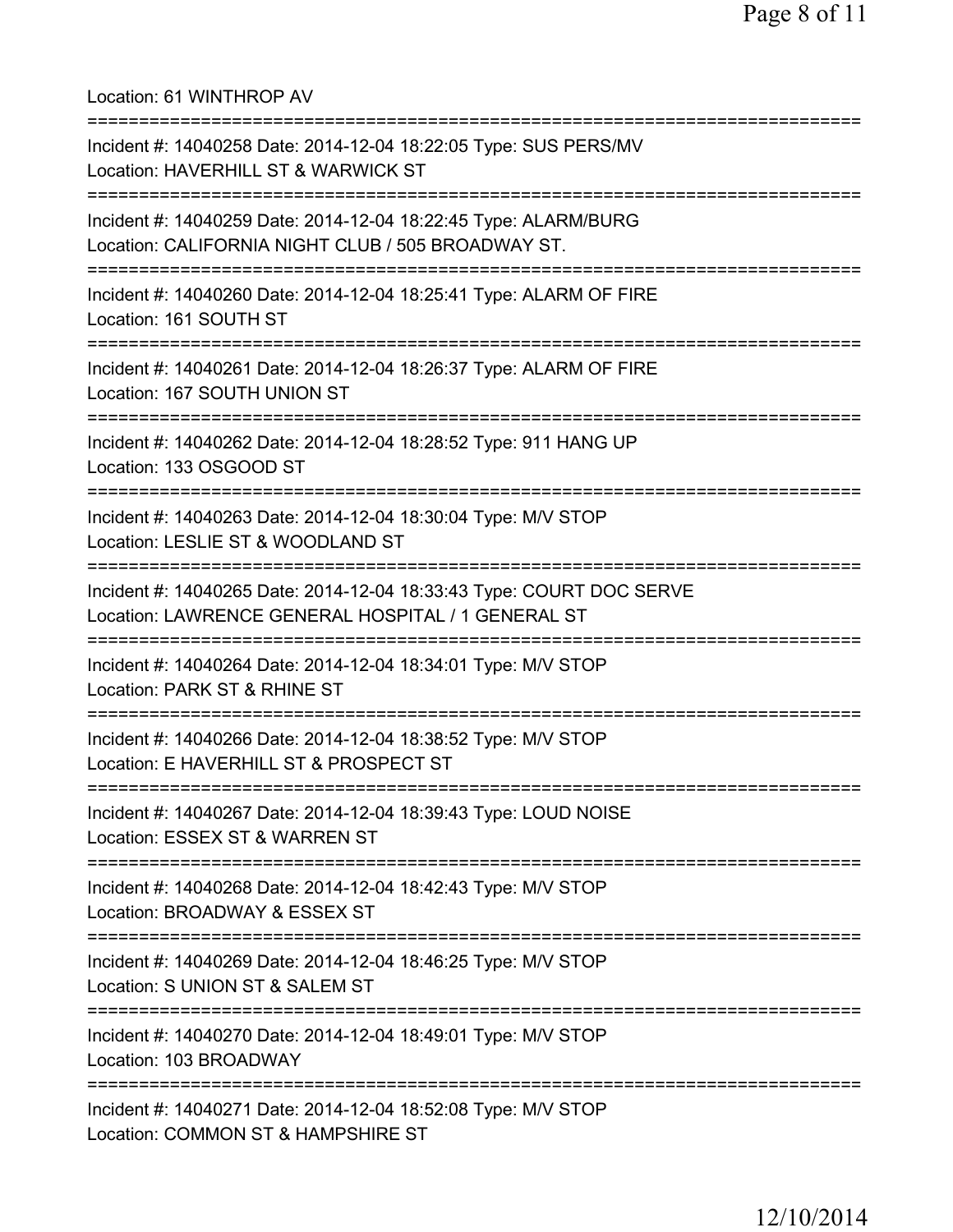| Incident #: 14040272 Date: 2014-12-04 18:55:54 Type: M/V STOP<br>Location: 90 LOWELL ST                                               |
|---------------------------------------------------------------------------------------------------------------------------------------|
| Incident #: 14040273 Date: 2014-12-04 19:07:08 Type: M/V STOP<br>Location: 200 COMMON ST                                              |
| Incident #: 14040274 Date: 2014-12-04 19:08:52 Type: M/V STOP<br>Location: MERRIMACK ST & S UNION ST                                  |
| Incident #: 14040275 Date: 2014-12-04 19:10:24 Type: 911 HANG UP<br>Location: 133 OSGOOD ST                                           |
| Incident #: 14040276 Date: 2014-12-04 19:16:55 Type: M/V STOP<br>Location: HEMLOCK ST & LAWRENCE ST                                   |
| Incident #: 14040277 Date: 2014-12-04 19:41:21 Type: AUTO ACC/UNK PI<br>Location: FERRY ST & MARSTON ST                               |
| Incident #: 14040278 Date: 2014-12-04 19:42:22 Type: M/V STOP<br>Location: PHILLIPS ST & SALEM ST                                     |
| Incident #: 14040279 Date: 2014-12-04 19:46:19 Type: TOW OF M/V<br>Location: LEXINGTON ST & MYRTLE ST                                 |
| Incident #: 14040280 Date: 2014-12-04 19:49:05 Type: DOMESTIC/PAST<br>Location: 356 S UNION ST                                        |
| Incident #: 14040281 Date: 2014-12-04 19:49:53 Type: HIT & RUN M/V<br>Location: 7 EASTSIDE ST                                         |
| Incident #: 14040282 Date: 2014-12-04 20:02:34 Type: ALARM/BURG<br>Location: 255 ESSEX ST                                             |
| Incident #: 14040283 Date: 2014-12-04 20:21:16 Type: M/V STOP<br>Location: AMESBURY ST & HAVERHILL ST<br>============================ |
| Incident #: 14040284 Date: 2014-12-04 20:34:12 Type: ROBBERY PAST<br>Location: 118 BYRON AV                                           |
| Incident #: 14040285 Date: 2014-12-04 20:43:18 Type: M/V STOP<br>Location: BROADWAY & CONCORD ST                                      |
|                                                                                                                                       |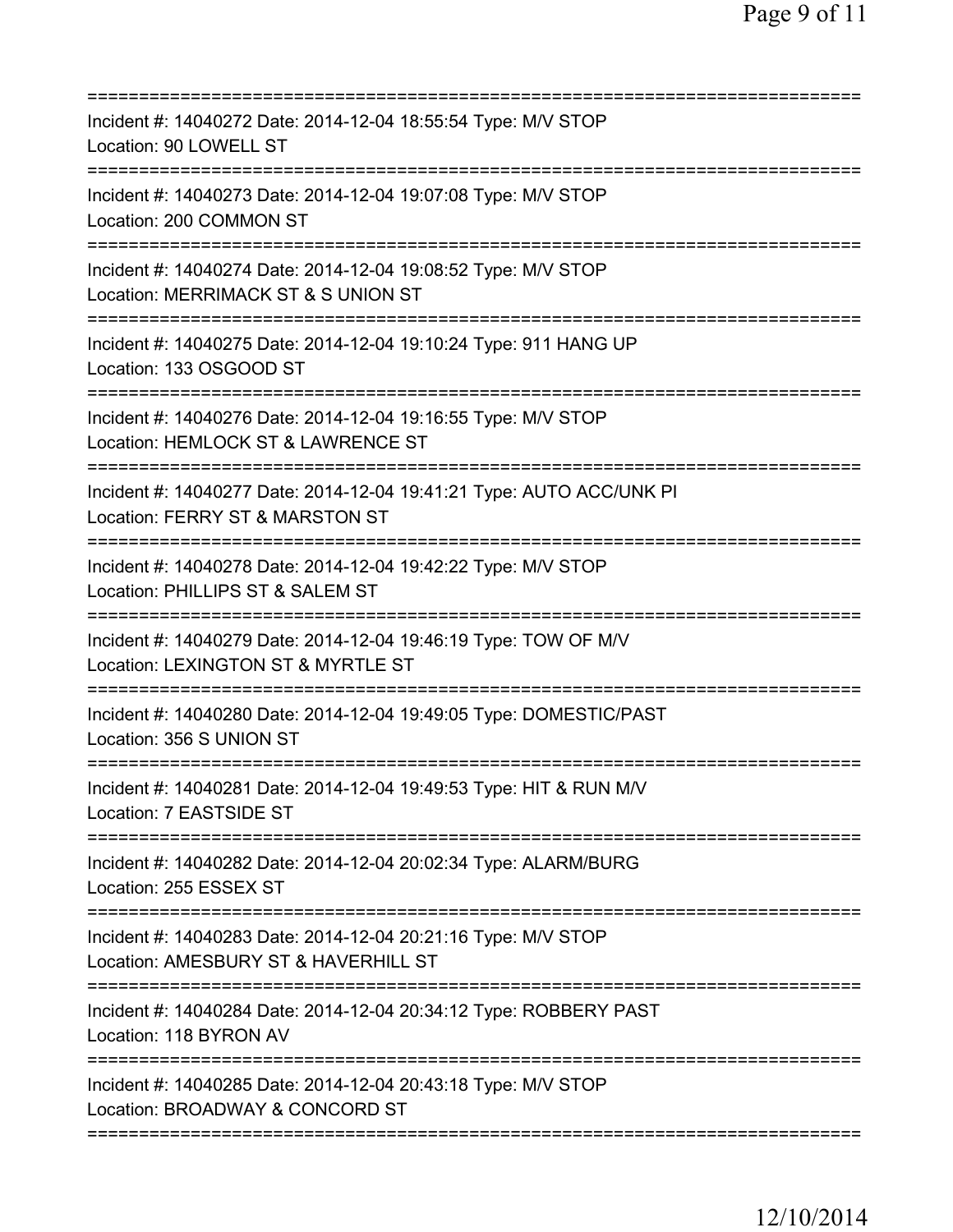| Incident #: 14040286 Date: 2014-12-04 20:43:33 Type: ALARM/MV<br>Location: 5 ACTON ST                                                                              |
|--------------------------------------------------------------------------------------------------------------------------------------------------------------------|
| Incident #: 14040287 Date: 2014-12-04 20:49:35 Type: LARCENY/PAST<br>Location: 2 MUSEUM SQ #501                                                                    |
| Incident #: 14040289 Date: 2014-12-04 21:24:22 Type: LARCENY/PAST<br>Location: WALGREENS / 220 S BROADWAY                                                          |
| Incident #: 14040288 Date: 2014-12-04 21:24:34 Type: M/V STOP<br>Location: BROADWAY & MANCHESTER ST                                                                |
| Incident #: 14040290 Date: 2014-12-04 21:30:05 Type: SHOTS FIRED<br>Location: 32 BRADFORD ST                                                                       |
| Incident #: 14040291 Date: 2014-12-04 21:53:02 Type: M/V STOP<br>Location: BROADWAY & METHUEN ST                                                                   |
| Incident #: 14040293 Date: 2014-12-04 22:28:58 Type: LARCENY/MV/PAST<br>Location: 19 WALNUT ST<br>===================                                              |
| Incident #: 14040292 Date: 2014-12-04 22:29:12 Type: ALARMS<br>Location: SUBWAY / 360 BROADWAY                                                                     |
| Incident #: 14040294 Date: 2014-12-04 22:30:58 Type: SPECIAL CHECK<br>Location: GREENFIELD ST & LORING ST                                                          |
| Incident #: 14040295 Date: 2014-12-04 22:32:59 Type: M/V STOP<br>Location: OSGOOD ST & SALEM ST                                                                    |
| Incident #: 14040296 Date: 2014-12-04 22:35:56 Type: M/V STOP<br>Location: HAMPSHIRE ST & LOWELL ST                                                                |
| =============================<br>==============================<br>Incident #: 14040297 Date: 2014-12-04 22:47:04 Type: M/V STOP<br>Location: ESSEX ST & MARGIN ST |
| Incident #: 14040298 Date: 2014-12-04 22:47:58 Type: M/V STOP<br>Location: 302 LAWRENCE ST                                                                         |
| Incident #: 14040299 Date: 2014-12-04 22:59:16 Type: M/V STOP<br>Location: JACKSON ST & MONTGOMERY ST                                                              |
| Incident #: 14040300 Date: 2014-12-04 23:01:02 Type: ALARM/BURG                                                                                                    |